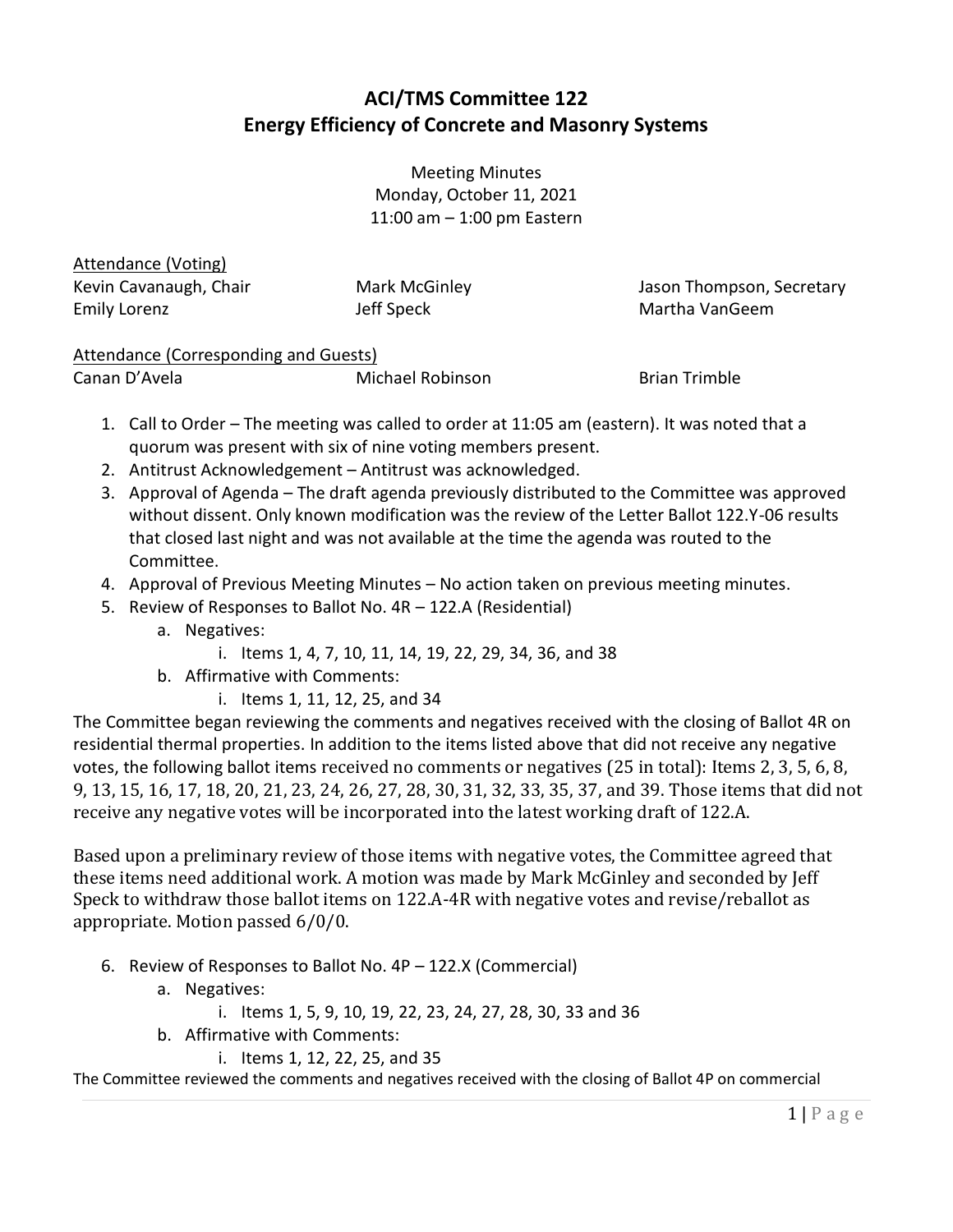thermal properties. In addition to the items listed above that did not receive any negative votes, the following ballot items received no comments or negatives (21 in total): Items 2, 3, 4, 6, 7, 8, 11, 13, 14, 15, 16, 17, 18, 20, 21, 26, 29, 31, 32, 34, and 37. Those items that did not receive any negative votes will be incorporated into the latest working draft of 122.X.

Based upon a preliminary review of those items with negative votes, the Committee agreed that these items need additional work. A motion was made by Jason Thompson and seconded by Jeff Speck to withdraw those ballot items on 122.A-4R with negative votes and revise/reballot as appropriate. Motion passed 6/0/0.

7. Review of Responses to Ballot No. 6 – 122.Y (Thermal Bridging) This letter ballot closed on October 10, 2021 and included a series of proposed revisions in response to public comments. It was reported that the following items did not meet the one-half and/or two-thirds rules and therefore failed: Items 2, 4, 5, 6, 7, 8, and 10.

The Committee reviewed the ballot items that did not satisfy the one-half and/or two-thirds rule to determine if any should be revised and submitted for another letter ballot. No items were recommended to be brought forward for reconsideration.

Ballot items 1, 3, 9, and 11 were approved by the Committee with no negatives. The revisions proposed on these four items will be incorporated into an updated working draft of 122.Y. Item No. 11 did receive a comment to recommend adding the ASHRAE URL to the Appendix figure caption. As this is an editorial change, the Committee agreed to defer to ACI staff on whether adding the URL aligns with ACI's form and style protocols.

After reviewing the responses to 122.Y-06, the Committee drafted and reviewed responses to public comments received on ACI/TMS 122.Y. A motion was made by Mark McGinley and seconded by Martha VanGeem to approve these draft responses to each of the public comments received on 122.Y. Motion passed without dissent 6/0/0.

Kevin and Jason will work to get the updated working draft and Committee-approved response to public comment back to ACI staff so that this standard can continue to work toward finalization.

- 8. Scheduling and Coordination
	- a. Upcoming Dates for IECC Martha reported that the deadline for submitted comments to IECC is tomorrow. She plans to submit a code change to adopt ACI/TMS 122.Y by reference into that code.
- 9. Future Meetings
	- a. ACI Convention (Virtual) The next schedule meeting of the Committee is October 18, 2021 at 4:00-6:30 pm (eastern). Based on polling during the meeting, we will have a quorum present at next week's meeting and will therefore continue to address revisions to 122.X and 122.A.
- 10. Other Business No other business was brought forth for consideration.
- 11. Adjournment The meeting was adjourned at 12:20 pm (eastern).